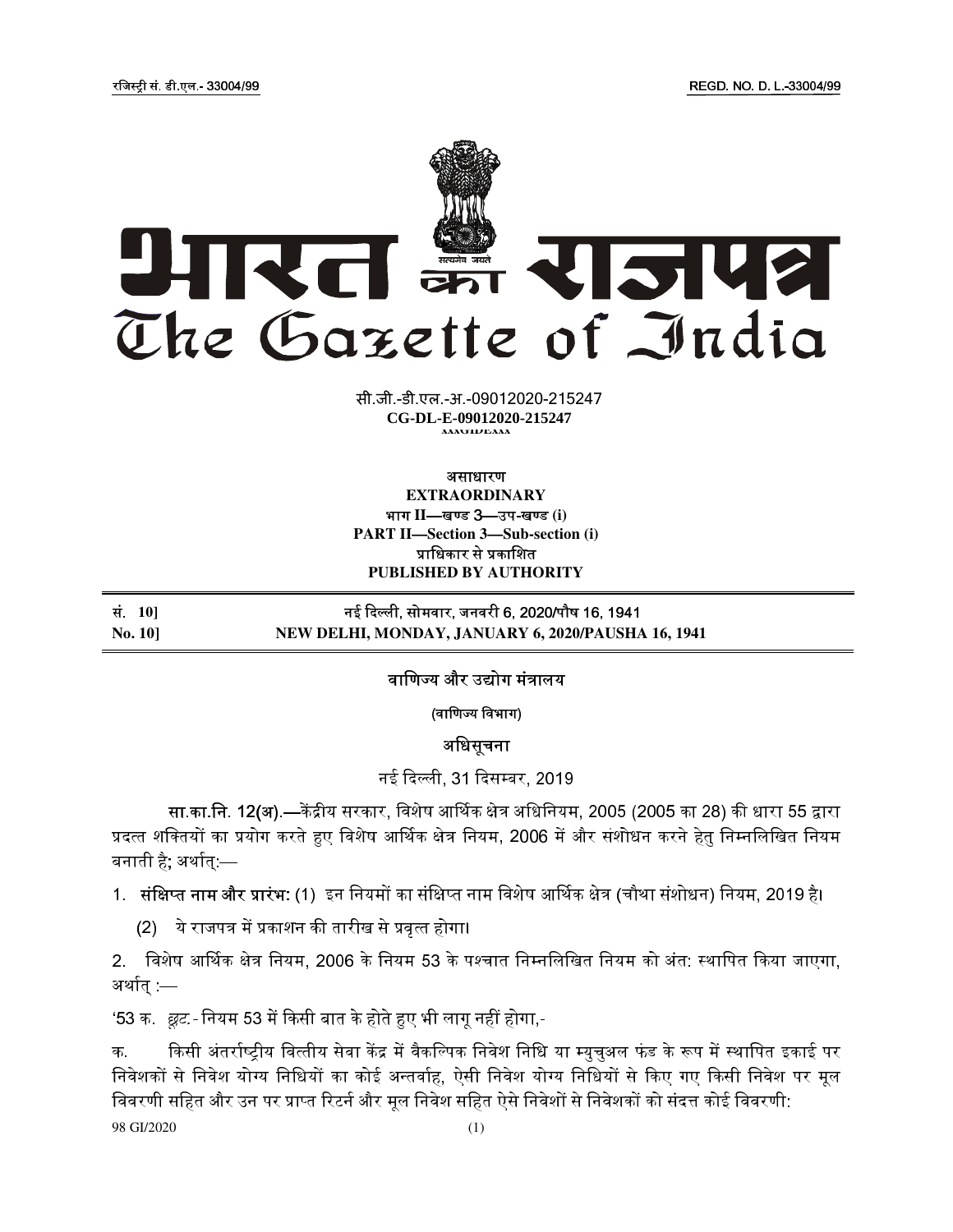परंत किसी अंतर्राष्टीय वित्तीय सेवा केंद्र में वैकल्पिक निवेश निधि या म्यचअल फंड के रूप में स्थापित की जा रही यनिट के निवल विदेशी विनिमय का निर्धारण निधि प्रबंधक निकाय के निवल विदेशी विनिमय के साथ संयोजन में उस सीमा तक होगा जिस सीमा तक वैकल्पिक निवेश निधि या म्यचअल फंड की निवेश योग्य निधियों का प्रबंधन ऐसे निधि प्रबंधक निकाय द्वारा किया जा रहा है।

स्पष्टीकरण: इस खण्ड के प्रयोजनों के लिए,-

(क) "वैकल्पिक निवेश निधि" का अर्थ वही होगा जो भारतीय प्रतिभूति और विनिमय बोर्ड (वैकल्पिक निवेश निधि) विनियमन, 2012 में समनुदेशित किया गया है।

(ख) 'म्यचअल फंड' का अर्थ वही होगा जो भारतीय प्रतिभति और विनिमय बोर्ड (म्यचअल फंड) विनियमन, 1996 में समनुदेिशत कया गया है।

ख. किसी अंतर्राष्ट्रीय वित्तीय सेवा केंद्र में अंतर्राष्ट्रीय वित्तीय सेवा केंद्र बीमा कार्यालय के रूप में स्थापित की जा रही यूनिट पर भारतीय बीमा विनियामक और विकास प्राधिकरण {अंतर्राष्ट्रीय वित्तीय सेवा केंद्र बीमा कार्यालय (आईआईओ) का रजिस्ट्रीकरण और प्रचालन} मार्गदर्शन, 2017 के अधीन बीमा विनियामक और विकास प्राधिकरण द्वारा .<br>प्रबंधन व्यय के लिए नियत अधिकतम दर के भीतर प्रबंधन व्ययों के लिए प्रतिधारित राशि से अधिक प्रीमियम आय के भाग का विस्तार के लिए, प्रीमियम आय के उक्त भाग से किए गए निवेश और उन पर रिटर्न तथा बीमा या पुनर्बीमा दावों के लिए कोई प्रदत्त राशि के साथ मूल विवरणी ।'।

[फा. सं. डी. 12/25/2009-एसईजेड]

बी. बी. स्वेन, अपर सचिव

टिप्पण: मूल नियम भारत के राजपत्र, असाधारण भाग-II, खंड 3, उप-खंड (i) में अधिसूचना संख्या सा.का.नि. 54(अ) तारीख 10 फरवरी, 2006 के द्वारा प्रकाशित किए गए थे और सा.का.नि 940 (अ), तारीख 17 दिसम्बर, 2019. द्वारा अंतिम बार संशोधित किए गए थे ।

## **MINISTRY OF COMMERCE AND INDUSTRY**

## **(Department of Commerce)**

## **NOTIFICATION**

New Delhi, the 31st December, 2019

**G.S.R. 12(E).**—In exercise of the powers conferred by section 55 of the Special Economic Zones Act, 2005 (28 of 2005), the Central Government hereby makes the following rules further to amend the Special Economic Zones Rules, 2006, namely:—

1. **Short title and commencement. -** (1) These rules may be called the Special Economic Zones  $(4<sup>th</sup>$  Amendment) Rules, 2019.

(2) They shall come into force on the date of their publication in the Official Gazette.

2. In the Special Economic Zones Rules, 2006, after rule 53, following rule shall be inserted, namely:—

*'53A. Exemption.- Nothing contained in rule 53 shall apply,-* 

*a. to a Unit in an International Financial Service Centre set up as Alternate Investment Fund or Mutual Fund to the extent of any inflow of investible funds from investors, any investments made from such investible funds and returns on them inclusive of principal return and any return paid to investors*